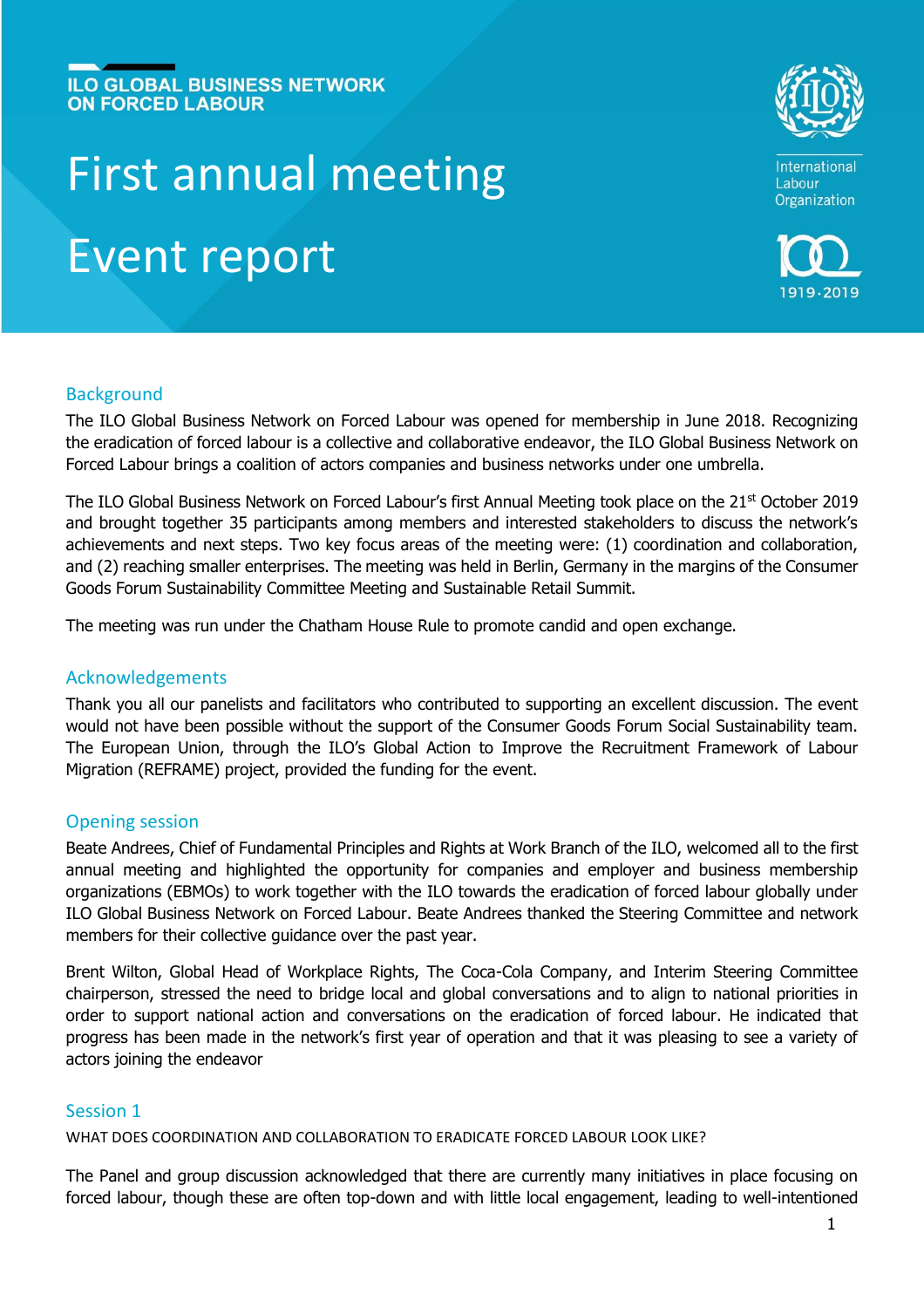but fragmented efforts. Greater coordination with a greater variety of stakeholders is necessary to move beyond global level conversations.

To overcome these challenges, the Panel stressed the need for a shift from external pressures to local ownership. Aligning incentives for collaboration will bring a greater variety of business to the table including family-owned, government-linked, and small and medium-sized enterprises. While motivations vary, creating positive incentives that link to local actors and support national priorities provides a means to progress towards real change. In order to achieve this, companies and business networks need to align under a common advocacy strategy to ensure their messages are amplified and continue to resonate among local actors including in support of the ILO's wider work and company goals to create an environment that is conducive to responsible business conduct.

Embracing the principle of open-source tools, resources and materials is also key to working together and ensuring that addressing forced labour remains a pre-competitive issue.

The ILO is often able to facilitate national level action in some contexts given its national presence. ILO needs to play a stronger role on one hand in helping businesses and their representatives prioritize policies that need reform, and on the other supporting governments' policy reform and enforcement. Creating linkages between the companies, global and local, and governments is an important way forward.

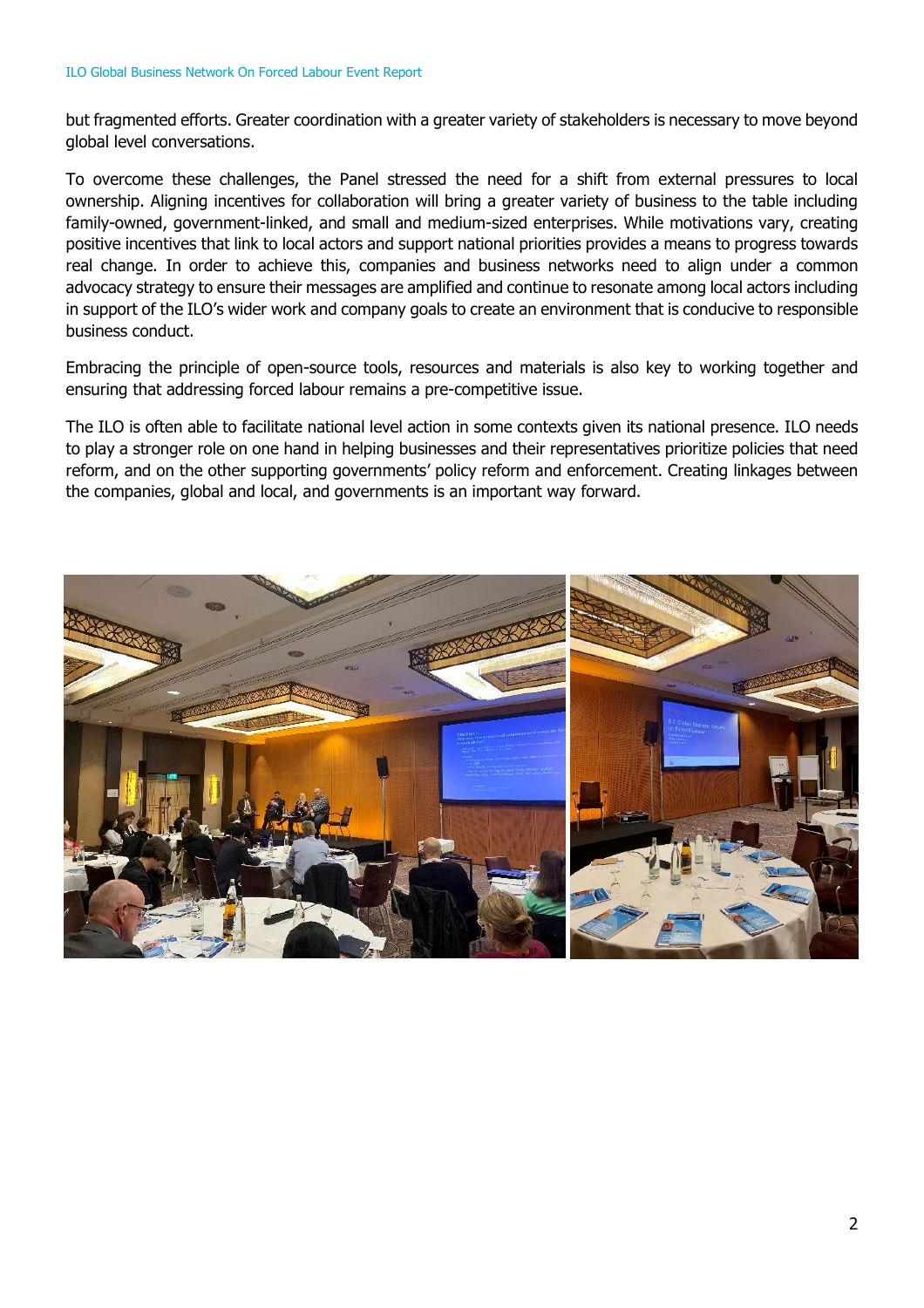### **Moving the agenda forward on coordination and collaboration**

- Scale use what others have done, ensure knowledge and tools open source to build and grow over time
- Convene a wider set of actors: engage local players, employer and business membership organizations, SMEs, and governments
- Build local ownership to ensure scale and sustainability
- Leverage different efforts and create linkages between initiatives
- Coordination on advocacy and through the network of networks role can lead to amplification of messaging
- Acknowledge the diversity of national contexts solutions must work at the local level
- Create positive incentives for action as opposed to external pressure. Alliance 8.7 pathfinder countries present a good opportunity to capitalize on existing momentum and locally owned commitment.
- Ensuring consistency of effort maintaining focus on the issue and focusing on long-term change

## Session 2

ENGAGING SMALLER ENTERPRISES: ACHIEVING SCALE WITH INNOVATIVE TOOLS AND APPROACHES ADDRESSING FORCED LABOUR RISKS

Session two focused on the challenges and opportunities experienced by smaller enterprises and the need to ensure they are an integral part of the conversation on responsible business conduct. SMEs represent the majority of businesses worldwide and they often face many struggles linked to the wider operating environment including a prevailing informal sector. These constraints can lead to an unregulated labour market, where unscrupulous recruitment practices and forced labour thrive.



The Panel and group discussion recognized the need to shift the mindset and create better business opportunities for SMEs in order for sustainable solutions to emerge. One avenue is to improve the two-way relationship between brands and suppliers by deepening the dialogue and engagement and provide positive incentives to reward and promote best practices. Beyond supply chains, EBMOs support is paramount to make easy-to-use information available to their members and maintain a narrow focus on key issues such as unacceptable laws and practices.

Governments have also a role in regulation and compliance for businesses of all sizes. The ILO is a key

partner in building bridges between actors and make the link with national monitoring, law enforcement and legal reforms.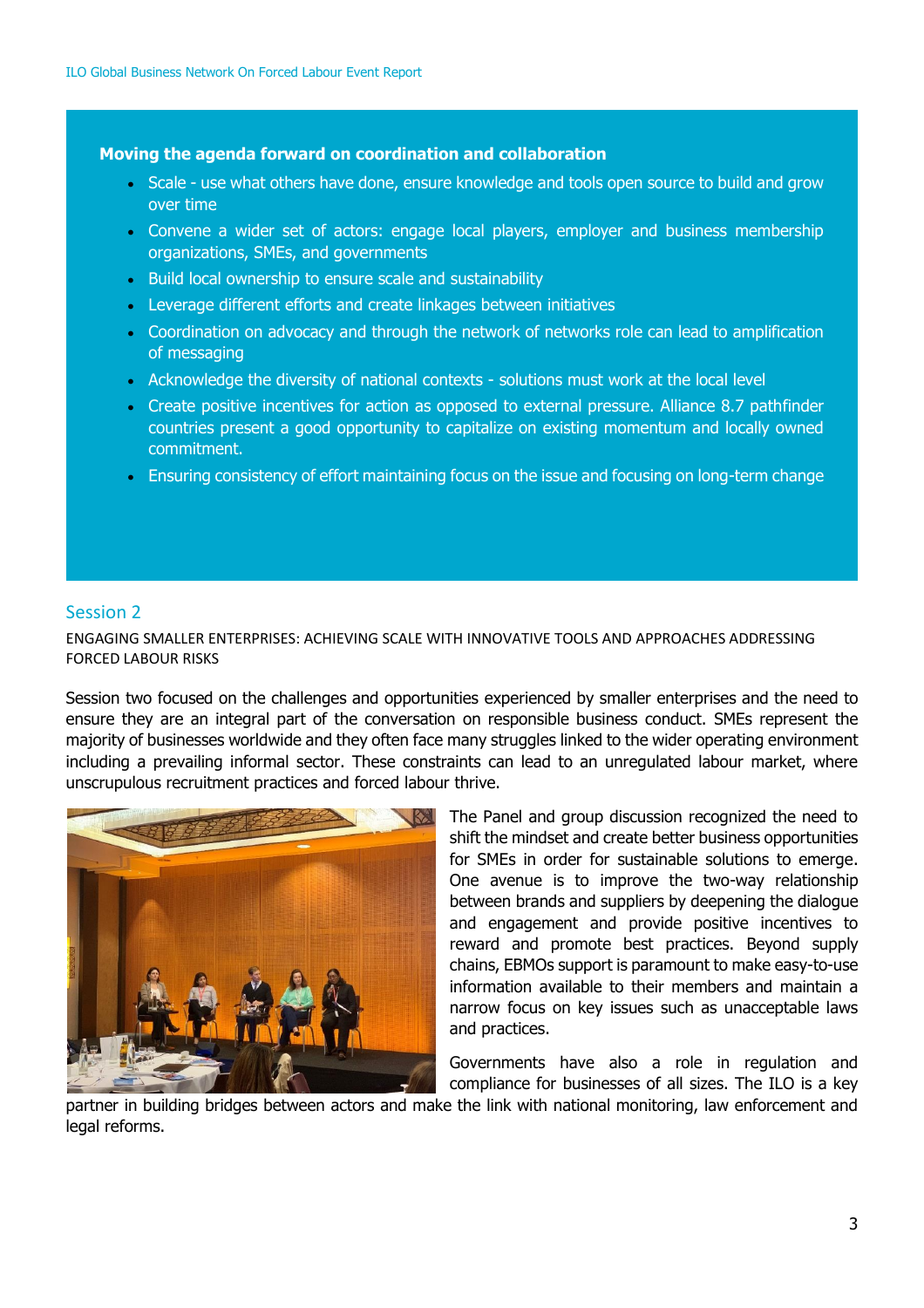#### **Putting SMEs first**

- The local context is key. We need recognize the different issues and contexts in different countries and sectors
- SME voice is important in the process in order to deepen engagement and promote changes that are meaningful to SMEs.
- SMEs should be at the centre. Approaches should not assume that a trickle down approach will work
- SMEs often do not have capacity to follow the issues therefore EBMOs have a key role to play in tracking the issues and making information and resources available to their members
- Ensure information is presented in a user-friendly manner for SMEs and ensure the business opportunity message is communicated clearly
- Develop positive incentives, for example recognition awards

## Conclusions and next steps

During 2020, the ILO Global Business Network on Forced Labour will work to take the key messages from the meeting forward. To summarize the next steps will include:

PROMOTING COLLECTIVE EFFORT: GREATER ALIGNMENT IS PARAMOUNT

- Forced labour is rooted in certain segments of the business world and not just an individual company issue.
- Many good initiatives exist with their own merits. We need to identify the gaps and leverage the various efforts. Greater coordination among initiatives is key.
- The ILO Global Business Network on Forced Labour, given its platform and position within the ILO, is able to promote the objectives with a much wider set of actors, governments, SMEs and other stakeholders.
- The ILO Global Business Network on Forced Labour can offer a non-competitive space support greater alignment and collaboration

SUPPORTING ENGAGEMENT ON POLICY REFORM: SUSTAINABLE CHANGE IS POSSIBLE THROUGH POLICY REFORM

- Speaking with one voice on policy reform and linking this to national priorities and conversations to ensure the voice of SMEs is reflected is of common interest
- **Plan for a common advocacy strategy focusing on key policy issues that amplifies the message and** outreach and provides a source of information for businesses and their representative organizations within and outside the ILO Global Business Network on Forced Labour.
- Alliance 8.7 pathfinder countries provide a platform where political will and commitment are established. Building on these positive incentives to mobilize the business community to work towards the commonly established priorities is key.

Thank you to all for your active participation. We look forward to seeing you back next year.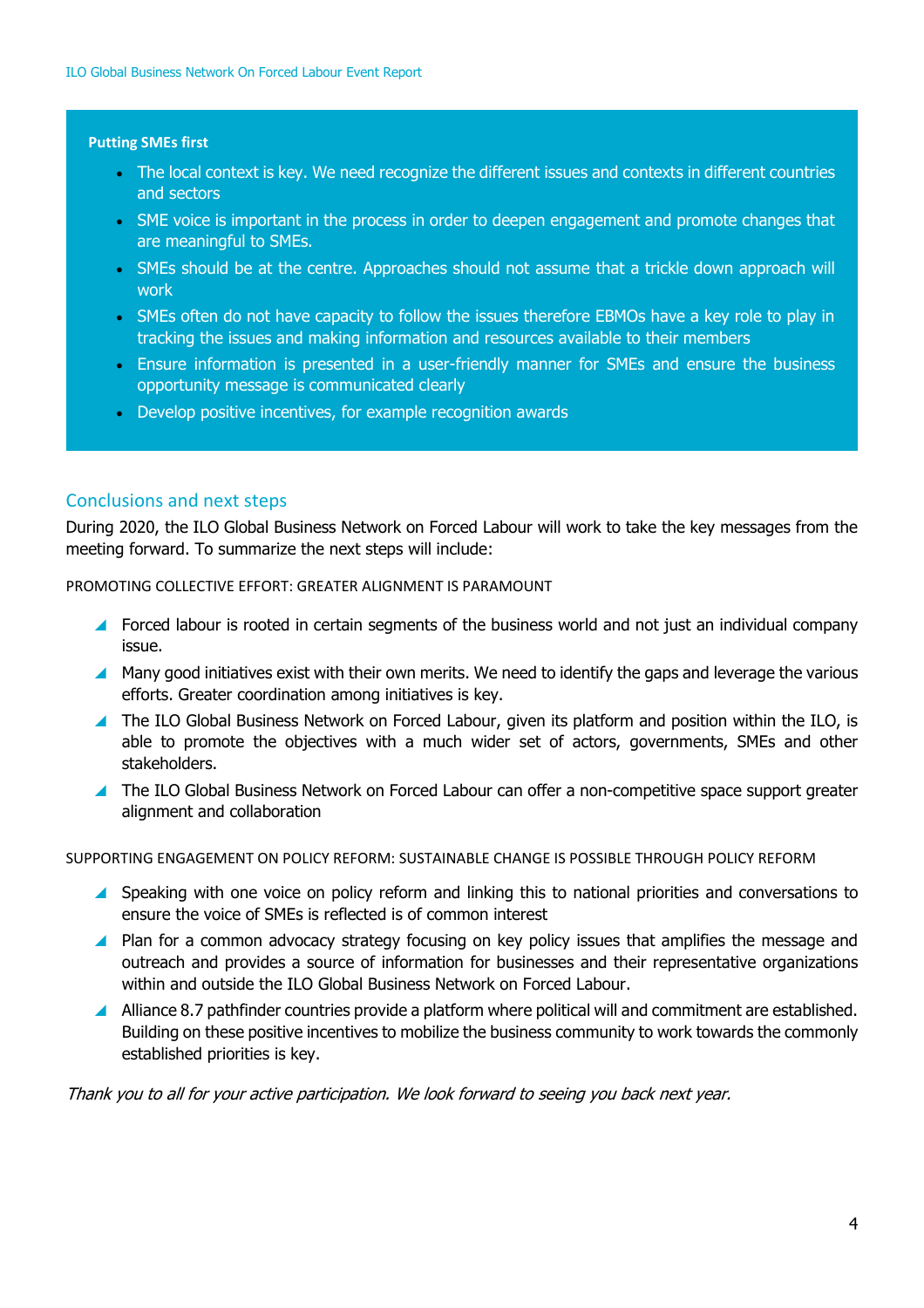## **ILO Global Business Network on Forced Labour**

**FIRST ANNUAL MEETING** 21st of October 2019

| <b>TIME</b>     | <b>AGENDA ITEM</b>                                                                                                                                                                                                                                                                                                                                                                                                                                                                                                                                                                                                                      |
|-----------------|-----------------------------------------------------------------------------------------------------------------------------------------------------------------------------------------------------------------------------------------------------------------------------------------------------------------------------------------------------------------------------------------------------------------------------------------------------------------------------------------------------------------------------------------------------------------------------------------------------------------------------------------|
| $12:30 - 13:30$ | Lunch in the Belletage restaurant followed by registration                                                                                                                                                                                                                                                                                                                                                                                                                                                                                                                                                                              |
| $13:00 - 13:30$ | Registration in Ballroom B                                                                                                                                                                                                                                                                                                                                                                                                                                                                                                                                                                                                              |
| $13:30 - 13:45$ | WELCOME<br>Beate Andrees, Chief, Fundamental Principles and Rights at Work, ILO<br>Brent Wilton, Global Head of Workplace Rights, The Coca-Cola Company (Interim Steering<br>Committee chairperson)                                                                                                                                                                                                                                                                                                                                                                                                                                     |
| $13:45 - 14:10$ | UPDATES FROM THE ILO GLOBAL BUSINESS NETWORK ON FORCED LABOUR<br>Laura Greene, Programme Technical Officer, ILO Global Business Network on Forced Labour                                                                                                                                                                                                                                                                                                                                                                                                                                                                                |
| $14:10 - 15:30$ | SESSION 1: WHAT DOES COORDINATION AND COLLABORATION TO ERADICATE FORCED LABOUR<br><b>LOOK LIKE?</b><br><b>Panel discussion</b><br>Facilitator: Laura Chapman Rubbo, Director, Responsible Governance and Supply Chain,<br>The Walt Disney Company<br><b>Speakers:</b><br>Didier Bergeret, Director, Sustainable Supply Chain Initiative, Consumer Goods Forum (CGF)<br>Thomas Thomas, Director, ASEAN CSR Network<br>Brent Wilton, Global Head of Workplace Rights, The Coca-Cola Company<br>Group discussion with participants                                                                                                         |
| $15:30 - 15:50$ | Coffee break                                                                                                                                                                                                                                                                                                                                                                                                                                                                                                                                                                                                                            |
| $15:50 - 17:15$ | SESSION 2: ENGAGING SMALLER ENTERPRISES: ACHIEVING SCALE WITH INNOVATIVE TOOLS AND<br>APPROACHES ADDRESSING FORCED LABOUR RISKS<br><b>Panel discussion</b><br>Facilitator: Peter Hall, Adviser, International Organisation of Employers (IOE)<br><b>Speakers:</b><br>Vidhi Aggarwal, Manager Labour and Human Rights, Apple<br>Angela Bozzon, Manager, Brazil Association of Textile Retail (ABVTEX)<br>Marika McCauley Sine, Vice President, Global Sustainability, Mars, Incorporated<br>Saraswathi Ravindran, Senior Consultant Industrial Relations, Malaysian Employers<br>Federation<br><b>Group discussion with participants</b> |
| $17:15 - 17:30$ | <b>CLOSING</b><br>Adam Greene, Senior Adviser, Bureau for Employers' Activities, ILO                                                                                                                                                                                                                                                                                                                                                                                                                                                                                                                                                    |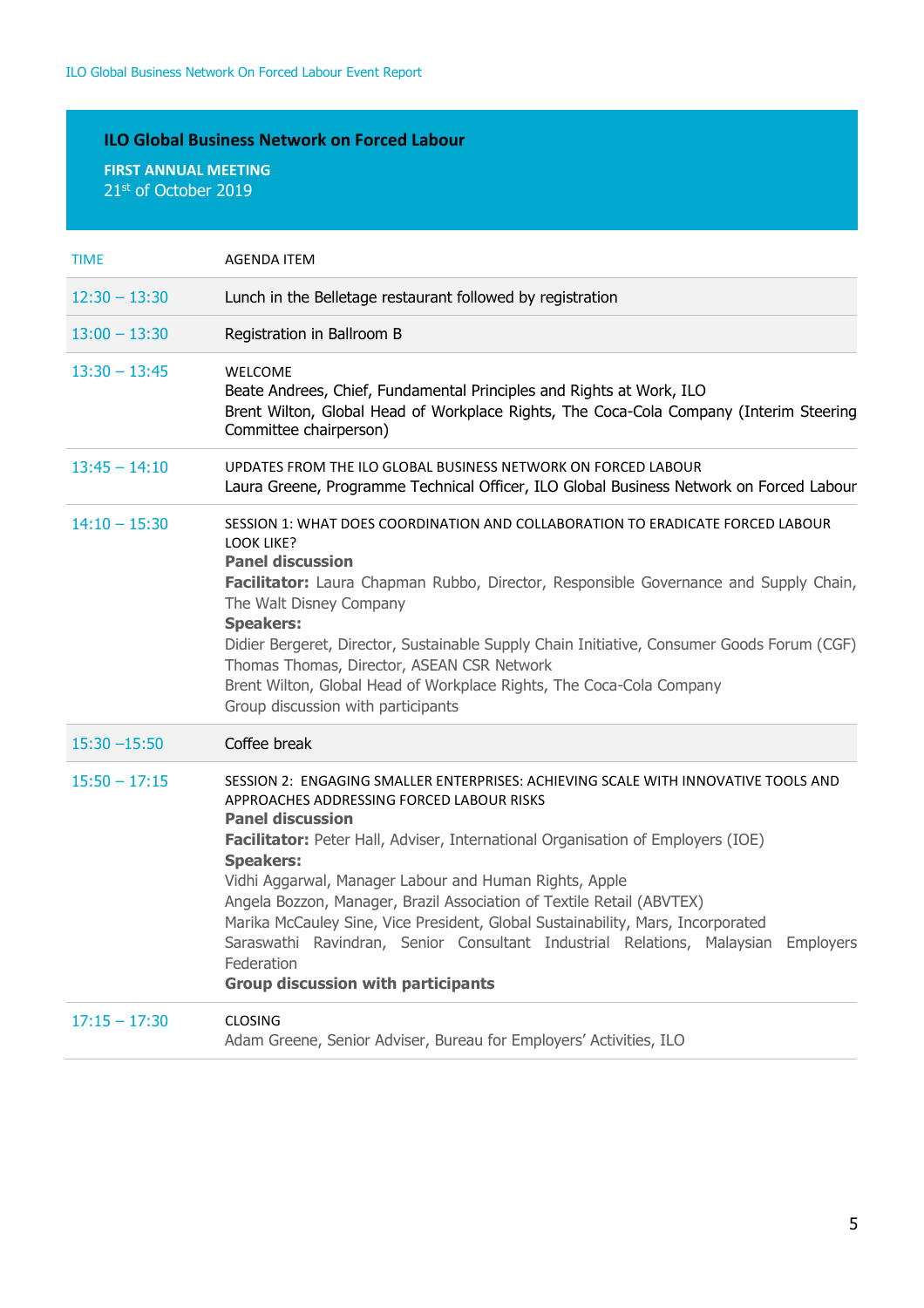| <b>Participants list</b><br><b>FIRST ANNUAL MEETING</b><br>21st of October 2019 |              |                                                                |                                                          |  |  |
|---------------------------------------------------------------------------------|--------------|----------------------------------------------------------------|----------------------------------------------------------|--|--|
| Last name                                                                       | First name   | <b>Title</b>                                                   | Organizations                                            |  |  |
| Aggarwal                                                                        | Vidhi        | Manager, Labor & Human Rights                                  | Apple Inc.                                               |  |  |
| Andrees                                                                         | Beate        | Chief                                                          | <b>ILO Geneva</b>                                        |  |  |
| Barbato                                                                         | Candida      | Senior<br>Social<br>Sustainability<br>Advisor                  | SociallStance LTD (attending on<br>behalf of Driscoll's) |  |  |
| Barsan                                                                          | Carmen       | Senior Adviser                                                 | <b>BDA</b>                                               |  |  |
| Bergeret                                                                        | Didier       | Director, Sustainable Supply Chain<br>Initiative               | <b>Consumer Goods Forum</b>                              |  |  |
| <b>Billah</b>                                                                   | Mustain      | Coordinator:<br>Market<br><b>Access</b><br>Support             | Export Competitiveness for Jobs<br>(EC4J) Project        |  |  |
| <b>Bozzon</b>                                                                   | Angela       | Manager                                                        | <b>Brazil Association of Textile Retail</b>              |  |  |
| Christisabrina                                                                  | Sairindri    | <b>SSCI Coordinator</b>                                        | Consumer Goods Forum                                     |  |  |
| Cranfield                                                                       | Stuart       | Head<br>of<br>Supplier<br>Working<br>Conditions                | <b>C&amp;J Clark International</b>                       |  |  |
| Desroches                                                                       | Frederique   | Head of Responsible Sourcing &<br>Human Rights                 | Danone                                                   |  |  |
| Greene                                                                          | Adam         | Senior Relations Specialist                                    | <b>ILO Geneva</b>                                        |  |  |
| Greene                                                                          | Laura        | Programme Technical Officer                                    | <b>ILO Geneva</b>                                        |  |  |
| Hall                                                                            | Peter        | Adviser                                                        | <b>IOE</b>                                               |  |  |
| Manubens                                                                        | Marcela      | Global<br><b>Vice</b><br>Social<br>President<br>Sustainability | Unilever                                                 |  |  |
| <b>Martins</b>                                                                  | Rita         | Responsibility<br>Corporate<br>Social<br>Manager               | Jerónimo Martins                                         |  |  |
| Mahin                                                                           | Virginie     | Global Social Sustainability and<br>Human Rights               | Mondelez International                                   |  |  |
| Moller                                                                          | Henrik       | Senior Specialist                                              | <b>ILO Geneva</b>                                        |  |  |
| Molnar                                                                          | Anges        | Intern                                                         | <b>ILO Berlin</b>                                        |  |  |
| Pedersen                                                                        | <b>Bjart</b> | Manager Sustainable Sourcing                                   | NorgesGruppen ASA                                        |  |  |
| Pountcheva                                                                      | Veronika     | <b>Global Director CR</b>                                      | <b>METRO AG</b>                                          |  |  |
| Ravindran                                                                       | Saraswathi   | Senior<br>Consultant<br>Industrial<br>Relations                | Malaysian Employers Federation                           |  |  |